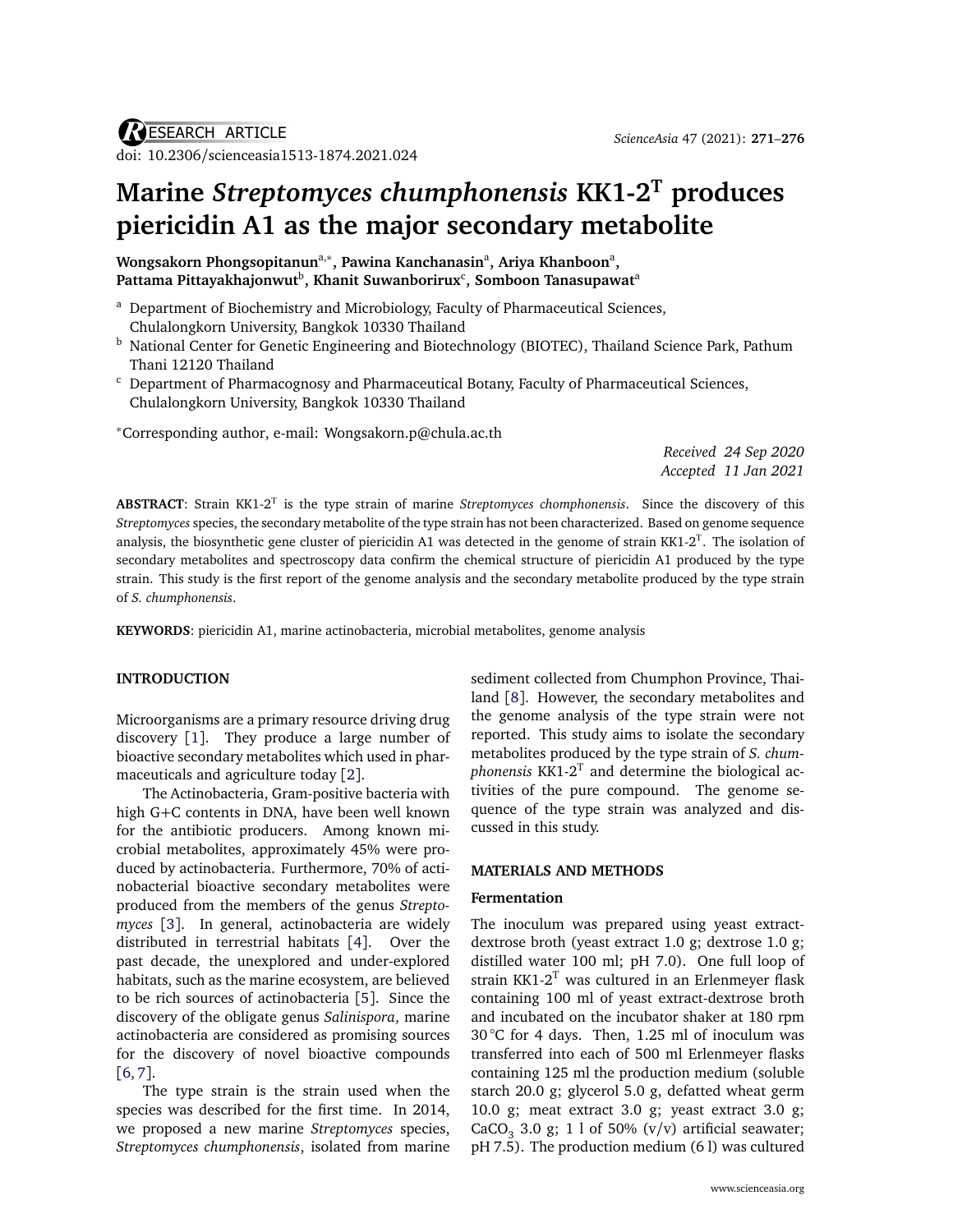under shaking condition at 180 rpm 30 °C for 8 days. Mycelia were separated from the culture broth by centrifugation at 3000 rpm for 5 min. The mycelia cake was extracted with ethanol (95% v/v) for 5 h; and the cell debris were separated by using paper filtration. The filtrate was evaporated to dryness and dissolved in 300 ml of distilled water. This aqueous solution was partitioned with ethyl acetate three times. Finally, the ethyl acetate layer was evaporated to dryness to obtain 1.15 g of crude ethyl acetate extract or yellow gum.

## **Isolation and structure elucidation of the major secondary metabolite**

The major secondary metabolite in the crude mycelial extract was determined and isolated using HPLC (Dionex-Ultimate 3000 series) and open column chromatography (RP18-ODS) and preparative HPLC equipped with the Pegasil ODS sp.100 column (20×250 mm), respectively. NMR spectra, including  ${}^{1}$ H and  ${}^{13}$ C NMR as well as  ${}^{2}$ D NMRs  $(^{1}H-^{1}H$  COSY,  $^{1}H-^{13}C$  HSQC,  $^{1}H-^{13}C$  HMBC), were obtained from Bruker Advance 400 MHz NMR spectrometer. HRESIMS data were obtained from Bruker MicroTOF spectrometer.

#### **DNA extraction and genome analysis**

The genomic DNA was extracted from the cells using the PureLink™ genome DNA kit (Thermo Fisher Scientific). Draft genome sequencing was performed on Illumina HiSeq X ten sequencer using  $2 \times 150$  bp paired-end read and assembled using Unicycler, the genome assembly program [[9](#page-5-5)]. Annotation of the assembled genome was carried out using the genome analysis service at PATRIC [[10](#page-5-6)]. The analysis of secondary metabolite biosynthesis gene clusters in the genomes was carried out using antiSMASH 5.0 [[11](#page-5-7)]. A phylogenomic tree was constructed using the TYGS web server [\(https:](https://tygs.dsmz.de/)// [tygs.dsmz.de](https://tygs.dsmz.de/)/) [[12](#page-5-8)].

#### **Biological activity of the pure compound**

The antibacterial activity against *Bacillus cereus* ATCC 11778 and antifungal activity against *Candida albicans* and cytotoxicity against KB (oral human epidermoid carcinoma), MCF-7 (human breast cancer, ATCC HTB-22), and NCI-H187 (small cell lung cancer) cell lines were determined using resazurin microplate assay [[13,](#page-5-9) [14](#page-5-10)]. The antiGramnegative bacteria against *Pseudomonas aeruginosa* strain K2733 was determined using an optical density microplate assay [[15](#page-5-11)]. The neuraminidase inhibition was determined using fluorometric determination (MUNANA-based enzyme inhibition assay) [[16](#page-5-12)]. The antimalarial activity against *Plasmodium falciparum* K1 was determined using the microculture radioisotope method [[17](#page-5-13)]. The green fluorescent protein microplate assay was used to determine anti-*Mycobacterium tuberculosis* H37Ra (ATCC 25177), the cytotoxicity test against Vero cell (African green monkey kidney fibroblasts, ATCC CCL-81) and the anti-Herpes simplex virus type-1 [[18](#page-5-14)].

#### **RESULTS**

## **Isolation and chemical elucidation of the major secondary metabolite**

In this study, 1.15 g of yellow gum was obtained from the mycelial extract. The fermentation and isolation procedures of the major secondary metabolite of *S. chumphonensis* KK1-2<sup>T</sup> was summarized in [Fig. 1.](#page-2-0) The HPLC analysis of the mycelial extract showed the main compound at retention time (RT) 19.81 min [\(Fig. S1\)](#page-6-0). To purify this target compound, the crude mycelial extract was applied to an octadecyl silane (ODS) column, equilibrated with water, and eluted using stepwise gradients of H2O:MeOH 100:0, 90:10, 60:40, 40:60, 20:80, and 0:100. Two fractions, containing the target compound eluted with 20:80 and 0:100, were concentrated to yield 220.6 and 703.9 mg, respectively. Both fractions were dissolved with a small amount of MeOH and purified by HPLC (Pegasil ODS SP100;  $20 \times 250$  mm; Senshu Scientific) using isocratic 85% MeOH with a flow rate of 15 ml/min. The amount of the target compound obtained was 170.4 mg (14.82% yield of the crude extract) and coded as KK1-2 P1 [\(Fig. 1\)](#page-2-0).

The KK1-2 P1 was colorless oil. It showed maximum absorption at *λ* 235 and 267 nm in the UV spectrum. The HRESIMS showed a pseudomolecular ion [M+H] + at *m/z* 416.2795, suggesting a molecular formula of  $\text{C}_{25}\text{H}_{37}\text{NO}_4$ .

The <sup>1</sup>H NMR spectrum of KK1-2 P1 (in CDCl<sub>3</sub>) displayed characteristic proton signals of 6 methyls [at  $\delta_H$  1.60 (d,  $J = 6.3$  Hz), 1.73 (s), 1.79 (s), 0.78  $(d, J = 6.6 \text{ Hz})$ , 1.62 (s), and 2.20 (s)]; 2 methoxys [at  $\delta_H$  3.81 (s) and 3.92 (s)]; 2 methylenes [at *δ*<sup>H</sup> 3.35 (d, *J* = 6.9 Hz) and 2.77 (d, *J* = 6.9 Hz)]; 2 methines [at  $\delta_H$  2.66 (m) and 3.61 (d,  $J =$ 9.1 Hz)]; and 5 olefinic methines [at  $\delta_H$  5.39 (t, *J* = 6.8,13.6 Hz), 5.58 (m), 6.07 (d, *J* = 15.6 Hz), 5.2 (d,  $J = 9.71$  Hz), and 5.46 (m)]. The <sup>13</sup>C NMR and DEPT 135 spectra gave 25 carbon signals cor-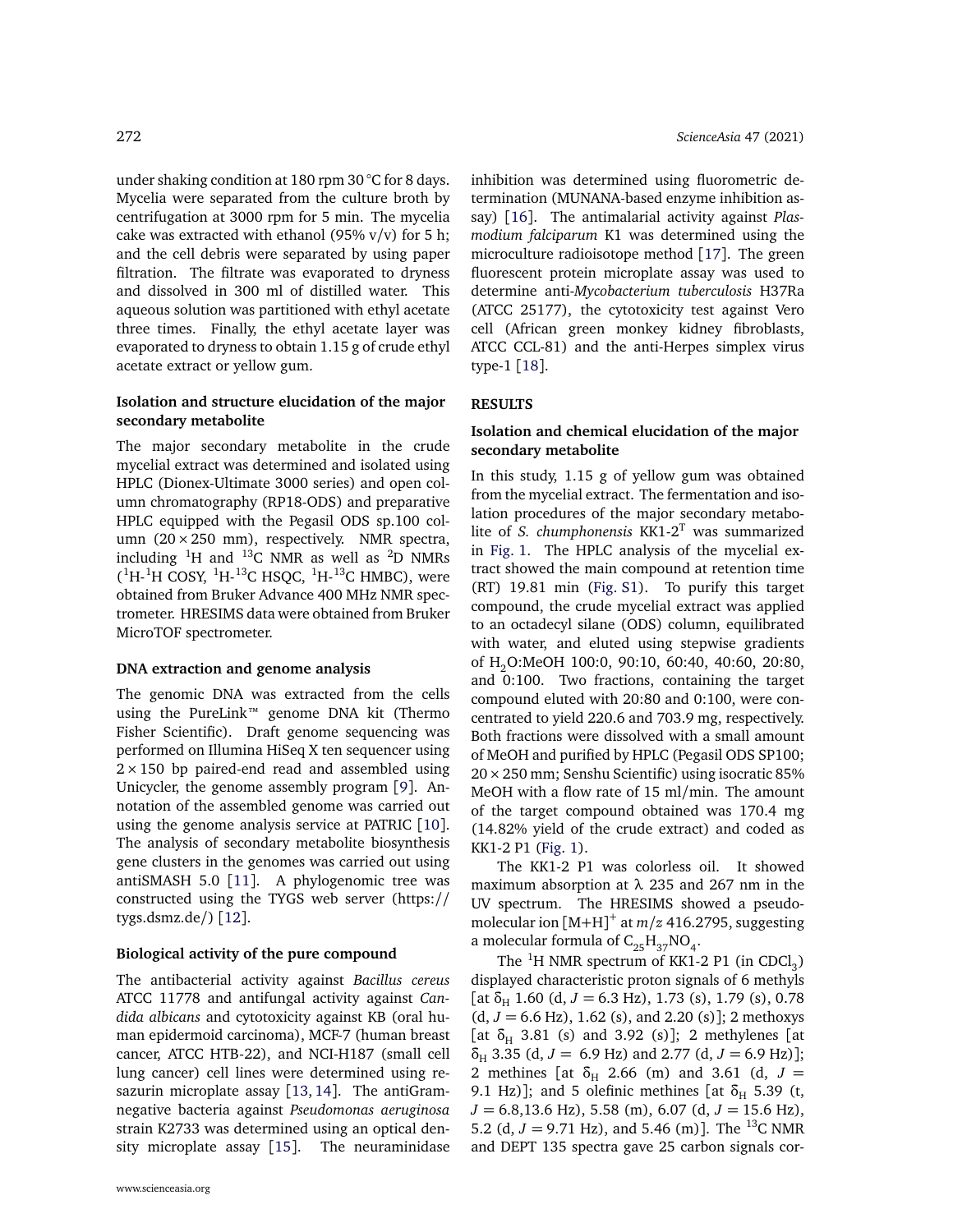<span id="page-2-0"></span>

*Streptomyces chumphonensis*

**Fig. 1** Scheme of the isolation of the major secondary metabolites from the mycelial extract of *S. chumphonensis* KK1-2<sup>T</sup> .

<span id="page-2-1"></span>

**Fig. 2** Chemical structure of piericidin A1.

responding to 6 methyls [at  $\delta_c$  10.5 (C-6<sup>'</sup>), 13.0 (C-13), 16.5 (C-14), 12.9 (C-15), 17.3 (C-16), and 10.4 (C-17)]; 2 methoxys [at δ<sub>C</sub> 60.5 (C-7<sup>'</sup>) and 53.0 (C-8<sup>'</sup>)]; 2 methylenes [at δ<sub>C</sub> 34.3 (C-1) and 43.0 (C-4)]; 1 methine [at  $\delta_c$  36.8 (C-9)]; 1 oxymethine [at *δ*<sub>C</sub> 82.8 (C-10)]; 5 olefinic methines [at δ<sub>C</sub> 122.2 (C-2), 126.6 (C-5), 135.6 (C-6), 133.0 (C-8), and 123.3 (C-12)]; 3 quaternary olefinics [at δ<sub>C</sub> 134.7 (C-3), 135.8 (C-7), and 135.5 (C-11)]; and 5 quaternary aromatics [at  $\delta_c$  150.7 (C-1<sup>'</sup>), 112.1 (C-2<sup>'</sup>), 154.1 (C-3'), 127.9 (C-4'), and 153.5 (C-5')] [\(Table 1\)](#page-3-0).

 $1$ <sup>1</sup>H and  $13$ C spectral data of KK1-2 P1 and piericidin A1 were identical [\(Table 1\)](#page-3-0) [[19](#page-5-15)]. Based on NMR and mass spectral data, KK1-2 P1 was, therefore, identified as piericidin A1 [\(Fig. 2\)](#page-2-1). The NMR spectra of the compound were shown in Figs. [S2](#page-7-0) and [S3.](#page-7-1) However, biological activities of KK1-2 P1 showed a negative result in all tests used in this study.

## **Genome and secondary metabolite biosynthetic gene clusters of strain KK1-2<sup>T</sup>**

The draft genome assemblies of strain *S. chomphonensis* KK1-2<sup>T</sup> was submitted to Gen-Bank as accession number JACXYU000000000, and publicly available. The assembled genome sequence of strain KK1-2 $^T$  had 52 contigs, with a total length of 5 823 549 bp and an average G+C content of 73.31% [\(Fig. S1\)](#page-6-0). The genome had 5406 proteincoding sequences (CDS), 61 transfer RNA (tRNA) genes and 3 ribosomal RNA (rRNA) genes. The result of the subsystems and genes was provided in [Fig. S4.](#page-8-0) Based on the prediction of secondary metabolite biosynthesis gene clusters using anti-SMASH, strain KK1-2 $^T$  showed a total of 28 secondary metabolite biosynthetic gene clusters, as summarized in [Table 2.](#page-3-1) The result of ClusterBlast revealed that one of the T1PKS was 100% similar to the biosynthetic gene clusters of piericidin A1 of *Streptomyces* sp. SCSIO 03032 (BGC0001169) and *Streptomyces piomogenus* (BGC0000124) [\(Fig. 3\)](#page-4-3).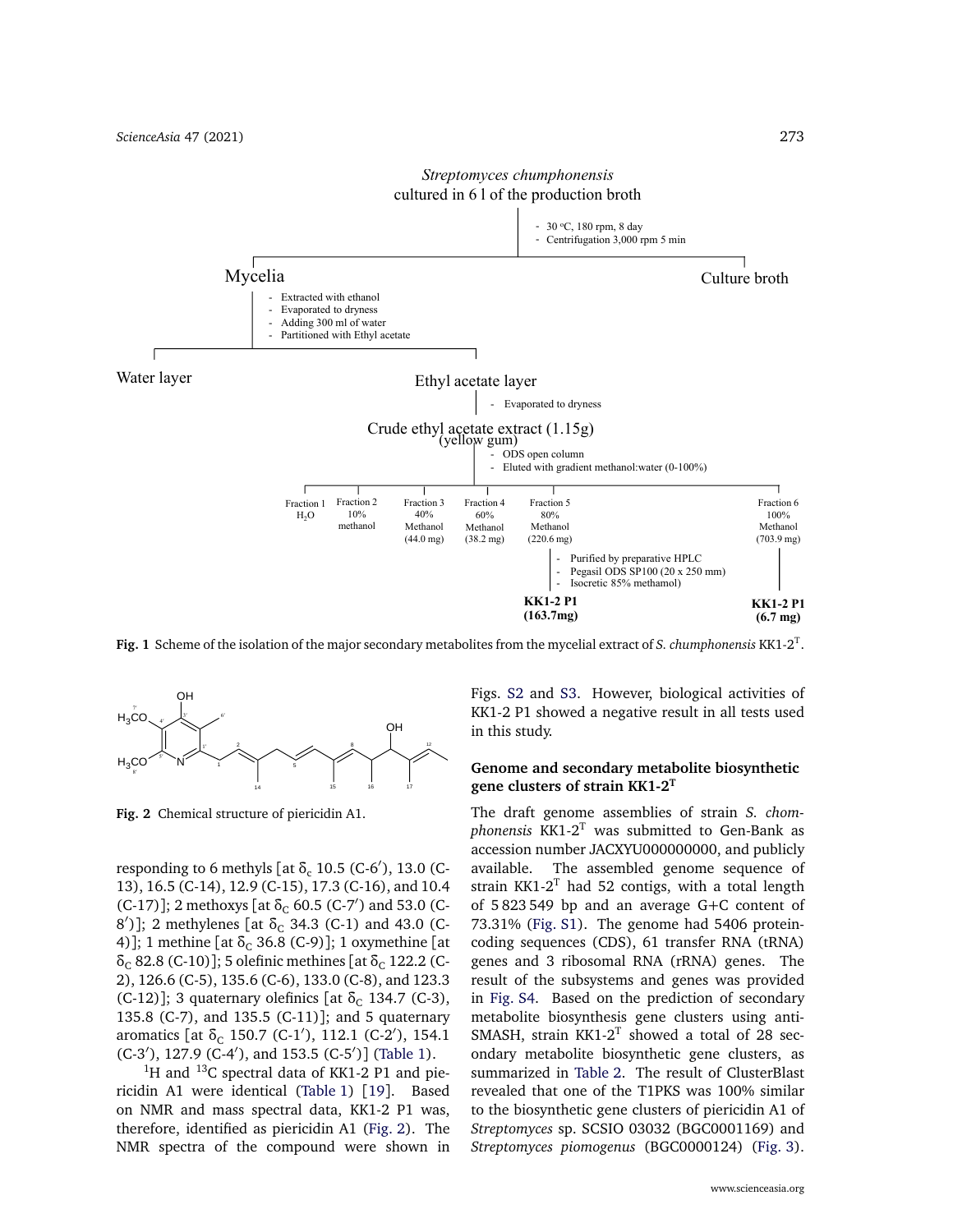|                                            |                        | KK1-2 P1 (in CDCl <sub>3</sub> )                   | Piericidin A1 (in CDCl <sub>2</sub> ) [19] |                                                |  |
|--------------------------------------------|------------------------|----------------------------------------------------|--------------------------------------------|------------------------------------------------|--|
| Position                                   | $\delta_{\rm C}$ (ppm) | $\delta_{\rm H}$ (ppm)<br>multiplicity $(J$ in Hz) | $\delta_{\rm C}$ (ppm)                     | $\delta_{H}$ (ppm)<br>multiplicity $(J$ in Hz) |  |
| $\mathbf{1}$                               | 34.3                   | $3.35$ (d, $6.9$ )                                 | 33.4                                       | $3.36$ (d, 6.9)                                |  |
| $\overline{\mathbf{c}}$                    | 122.2                  | 5.39 (t, 13.6, 6.8)                                | 122.2                                      | $5.43$ (t, 13.1, 6.9)                          |  |
|                                            | 134.7                  |                                                    | 134.8                                      |                                                |  |
| $\begin{array}{c} 3 \\ 4 \\ 5 \end{array}$ | 43.0                   | $2.77$ (d, 6.9)                                    | 43.1                                       | $2.78$ (d, 6.9)                                |  |
|                                            | 126.6                  | 5.58(m)                                            | 126.8                                      | $5.65$ (m)                                     |  |
|                                            | 135.6                  | $6.07$ (d, 15.6)                                   | 135.7                                      | $6.08$ (d, 15.6)                               |  |
| 6789                                       | 135.8                  |                                                    | 136.0                                      |                                                |  |
|                                            | 133.0                  | $5.20$ (d, 9.7)                                    | 133.1                                      | $5.23$ (d, 9.6)                                |  |
|                                            | 36.8                   | $2.66$ (m)                                         | 36.3                                       | $2.68$ (m)                                     |  |
| 10                                         | 82.8                   | $3.61$ (d, 9.1)                                    | 82.8                                       | $3.62$ (d, 9.1)                                |  |
| 11                                         | 135.5                  |                                                    | 135.6                                      |                                                |  |
| 12                                         | 123.3                  | $5.46$ (m)                                         | 123.5                                      | 5.5(m)                                         |  |
| 13                                         | 13.0                   | $1.60$ (d, 6.3)                                    | 13.2                                       | $1.60$ (d, 5.3)                                |  |
| 14                                         | 16.5                   | 1.73(s)                                            | 16.6                                       | 1.75(s)                                        |  |
| 15                                         | 12.9                   | 1.79(s)                                            | 13.1                                       | 1.73(s)                                        |  |
| 16                                         | 17.3                   | $0.78$ (d, 6.6)                                    | 17.3                                       | $0.79$ (d, 6.7)                                |  |
| 17                                         | 10.4                   | 1.62(s)                                            | 10.5                                       | 1.59(s)                                        |  |
| 1'                                         | 150.7                  |                                                    | 150.8                                      |                                                |  |
| $2^{\prime}$                               | 112.1                  |                                                    | 112.0                                      |                                                |  |
| 3'                                         | 154.1                  |                                                    | 154.0                                      |                                                |  |
|                                            | 127.9                  |                                                    | 127.8                                      |                                                |  |
| $\frac{4}{5}$                              | 153.5                  |                                                    | 153.5                                      |                                                |  |
| $6^{\prime}$                               | 10.5                   | 2.20(s)                                            | 10.5                                       | $2.28$ (s)                                     |  |
| 7'                                         | 60.5                   | 3.81(s)                                            | 60.6                                       | 3.85(s)                                        |  |
| 8'                                         | 53.0                   | 3.92(s)                                            | 53.0                                       | 3.95(s)                                        |  |

<span id="page-3-0"></span>Table 1 The selected <sup>1</sup>H and <sup>13</sup>C spectral data of KK1-2P1 and piericidin A1.

<span id="page-3-1"></span>**Table 2** The distribution of biosynthetic gene clusters in *S. chumphonensis* KK1-2<sup>T</sup> .

| Cluster  | Type                     | From         | To              | Most similar known cluster                                                                                        |
|----------|--------------------------|--------------|-----------------|-------------------------------------------------------------------------------------------------------------------|
| 1        | PKS-like, transAT-PKS    | 13924        | 95509           | Lagriamide ( $NRP + polyketide$ ) (9%)                                                                            |
| 2        | NRPS, T1PKS, ectoine     | 110663       | 175514          | Ectoine (100%)                                                                                                    |
| 3        | siderophore              | 250565       | 266816          | Macrotetrolide (polyketide) (33%)                                                                                 |
| 4        | NRPS-like                | 528197       | 572051          | Indigoidine (saccharide) (27%)                                                                                    |
| 5        | Lanthipeptide            | 708929       | 731553          | SapB (Ripp:Lanthipeptide) (75%)                                                                                   |
| 6        | T <sub>2</sub> PKS       | 6838         | 79107           | Hiroshidine (polyketide) (41%)                                                                                    |
| 7        | NRPS, terpene            | 138149       | 210149          | Mirubactin (NRP) (78%)                                                                                            |
| 8        | terpene                  | 264024       | 286014          | Hopene (terpene) (30%)                                                                                            |
| 9        | NRPS, T1PKS              | 522691       | 566031          | Telomycin (NRP) (8%)                                                                                              |
| 10       | NRPS-line, betalactone   | 428781       | 458923          | A-500359/A-500359 B (NRP)(5%)                                                                                     |
| 11       | NRPS-like, butyrolactone | 252937       | 296371          | Lomofungin (21%)                                                                                                  |
| 12       | T1PKS                    | 394317       | 425142          | Fulvirucin B2 (polyketide) (11%)                                                                                  |
| 13       | Siderophore              | 68596        | 83262           | Ficellomycin (NRP) (3%)                                                                                           |
| 14       | T1PKS                    | 267077       | 304194          | Piericidin A1 (polyketide) (91%)                                                                                  |
| 15       | T1PKS                    | $\mathbf{1}$ | 47303           | Lorneic acid A (polyketide) (23%)                                                                                 |
| 16       | NRPS, T1PKS              | 54784        | 134351          | Incednine (polyketide) (4%)                                                                                       |
| 17       | <b>CDPS</b>              | 26119        | 46859           | Primycin (polyketide) (5%)                                                                                        |
| 18       | T <sub>2</sub> PKS       | 183082       | 237461          | Prejedomycin/rabelomycin/gaudimycin C/gaudimycin D                                                                |
|          |                          |              |                 | /UEM6/gaudimycin A (polyketide: Type II+saccharide:                                                               |
| 19       | <b>NRPS</b>              | 32292        | 78681           | hybrid/tailoring) (14%)<br>Diisonitrile antibiotic SF2768 (NRP) (66%)                                             |
|          |                          |              |                 |                                                                                                                   |
| 20<br>21 | T1PKS, PKS-like          | 79108        | 119567<br>38990 | Arsono-polyketide (polyketide) (62%)                                                                              |
| 22       | Ladderane, arylpolyene   | 1            |                 | Atratumycin (NRP) (34%)                                                                                           |
|          | NRPS, lanthipeptide      | 14797        | 89168           | Argimycin PI/argimycin PII/nigrifactin/argimycin PIV<br>/argimycin PV/argimycin PVI/argimycin PIX<br>(polyketide: |
|          |                          |              |                 | modular type I) (8%)                                                                                              |
| 23       | T1PKS                    | 38500        | 91497           | pyrrolomycin A/pyrrolomycin B/pyrrolomycin C                                                                      |
|          |                          |              |                 | /pyrrolomycin D (polyketide) (40%)                                                                                |
| 24       | Terpene                  | 1            | 14644           | Geosmin (terpene) (100%)                                                                                          |
| 25       | T1PKS                    | 1            | 2874            | Nigericin (polyketide) (55%)                                                                                      |
| 26       | LAP, thiopeptide         | 396291       | 428740          |                                                                                                                   |
| 27       | Other                    | 108822       | 149922          |                                                                                                                   |
| 28       | T1PKS                    | 1            | 2542            | -                                                                                                                 |

In this study, the genes involved in piericidin A1 production including, PieR, PieA1, PieA2, PieA3, PieA4, PieA5, PieA6, PieB1, PieC, PieD, PieB2, and PieE, were detected in the genome of *S. chumphonensis*  $KK1-2<sup>T</sup>$ .

Based on the phylogenomic tree analysis, strain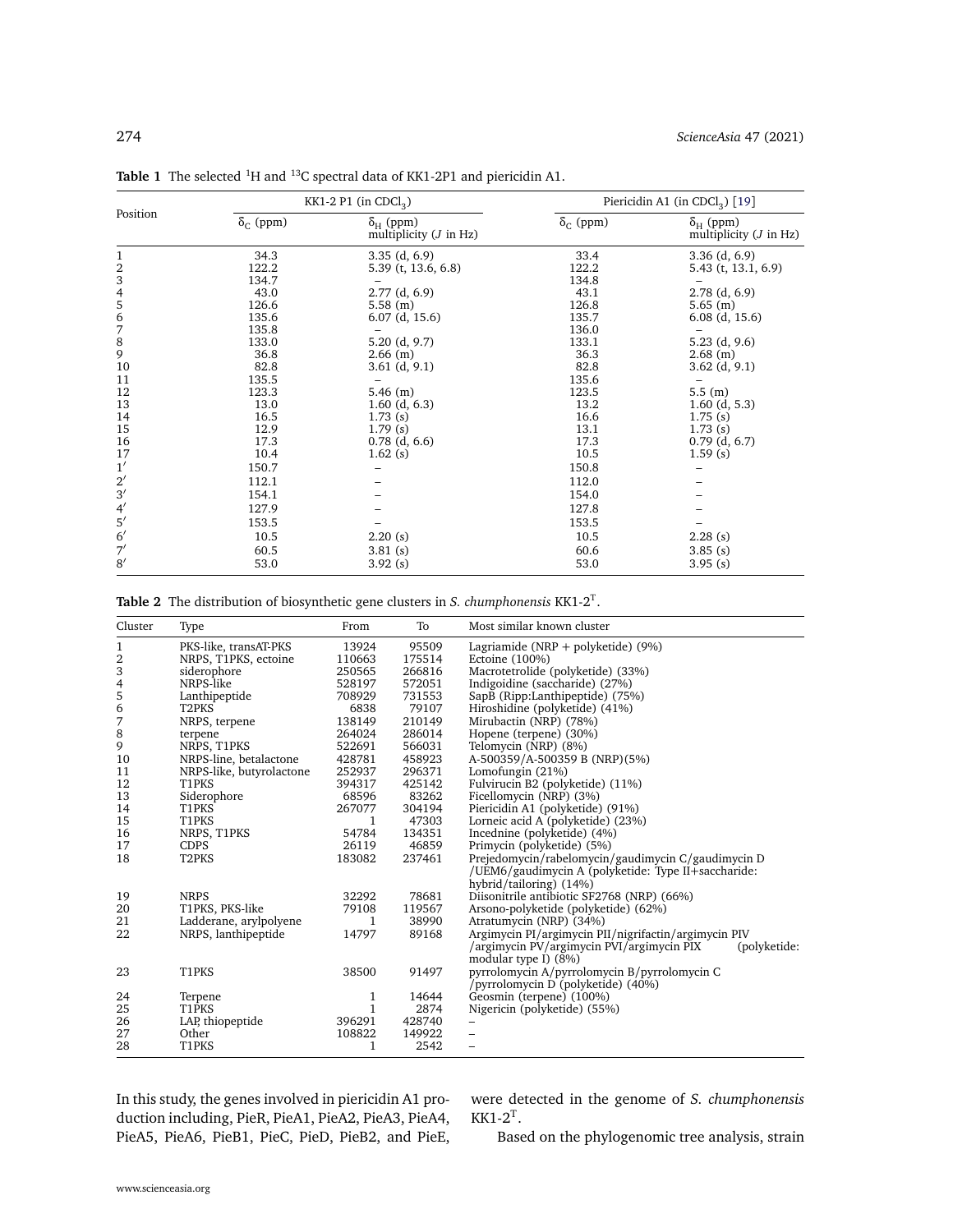*[ScienceAsia](http://www.scienceasia.org/)* 47 (2021) 275

<span id="page-4-3"></span>

| Query sequence $(KK1-2^T)$                                                            |
|---------------------------------------------------------------------------------------|
|                                                                                       |
| BGC0001169: piericidin A1 (100% of genes show similarity), Polyketide: Modular type I |
|                                                                                       |
| BGC0000124: piericidin A1 (100% of genes show similarity), Polyketide                 |
|                                                                                       |

**Fig. 3** The BLAST result using antiSMASH 5.0 showing the type 1 polyketide synthase (T1PKS) in the genome of strain KK1-2<sup>T</sup> , which is 100% similar to the known biosynthetic gene clusters of piericidin A1 of *Streptomyces* sp. SCSIO 03032 (BGC0001169) and *Streptomyces piomogenus* (BGC0000124).

KK1-2<sup>T</sup> shared the same cluster with *Streptomyces durbertensis* DSM 104548<sup>T</sup> , *Streptomyces qinglanensis* CGMCC 4.6825<sup>T</sup> , *Streptomyces radiopugnans* CGMCC 4.3519<sup>T</sup> , *Streptomyces barkulensis* RC 1831<sup>T</sup> , *Streptomyces taklimakanensis* TRM43335<sup>T</sup> , and *Streptomyces megaspores* NRRL B- $16372<sup>T</sup>$  [\(Fig. S5\)](#page-8-1). The genome analysis of these closely related *Streptomyces* species revealed no piericidin biosynthetic gene cluster in the genome. This result indicated that the piericidin A1 biosynthetic gene cluster is not related to the species within this phylogenetic cluster.

## **DISCUSSION**

Piericidin A1, *α*-pyridone antibiotics, was first isolated from the type strain of *Streptomyces mobaraensis* [[20](#page-5-16)]. This compound is mainly isolated from various *Streptomyces* species from both terrestrial and marine origins [[21](#page-5-17)]. Although piericidin A1 did not show any biological activities against tested bacteria, yeast, virus, and cancer cell lines used in this study, in a previous study by other researchers, this compound exhibited insecticidal activity against green caterpillars, the larva of *Pieris rapae crucivora*, silkworms, and the larva of *Bombyx mori* [[20](#page-5-16)]. Piericidin A1 was first discovered as potent inhibitors of complex I of the electron transport chain in mitochondria and some bacteria. Jeng et al [[22](#page-5-18)] showed that at low concentrations, piericidin A1 reacted at a site near the reduced NADH dehydrogenase. Meanwhile, at high concentrations, the compound inhibited the succinic dehydrogenase system [[22](#page-5-18)]. In 1970, Mitsui et al [[23](#page-5-19)] studied the piericidin antagonistic effects of vitamin K3 on the respiratory chains of insects and mammals in the presence of piericidin A1. Vitamin K3 could overcome the inhibitory effect of piericidin A on the respiratory chain of the mammals, but not the insects. In that study, 0.167 mg/kg of piericidin A1 increased the respiratory rate and lowered the

blood pressure rapidly. In addition, vitamin K3 (10– 40 mg/kg) could refresh the response to piericidin A in rats [[23](#page-5-19)]. Recently, Morgan et al [[24](#page-5-20)] found that piericidin A1 can block *Yersinia* Ysc Type III secretion system (T3SS), a bacterial virulence factor found in several Gram-negative pathogens. Lately, the total synthesis of piericidin A1 was proposed by Schnermann et al [[25](#page-5-21)] and Lipshutz & Amorelli [[26](#page-5-22)]. In addition, the proposed biosynthetic pathway of piericidin A1 has been described in the study of Liu et al  $[19]$  $[19]$  $[19]$ .

In this study, it was noted that the piericidin A1 was mainly obtained from the mycelia of marine *S. chumphonensis*  $KK1-2^T$ . In the cell-free broth, the compound was not detected or seen at a very low level (data not shown). The detection of piericidin A1 biosynthetic gene cluster in the genome could support the strain KK1-2 $^{T}$ 's ability to produce the piericidin A1. Based on the results obtained from this study, it can be concluded that the type strain of *S. chumphonensis* KK1-2 $^{T}$  is one of the piericidin A1 producers.

#### **Appendix A. Supplementary data**

Supplementary data associated with this article can be found at http://[dx.doi.org](http://dx.doi.org/10.2306/scienceasia1513-1874.2021.024)/10.2306/ [scienceasia1513-1874.2021.024.](http://dx.doi.org/10.2306/scienceasia1513-1874.2021.024)

*Acknowledgements*: This study was supported by the Thailand Research Fund via a 2011 Royal Golden Jubilee PhD Program as a scholarship to W.P. and The Grants for Development of New Faculty Staffs, Ratchadaphiseksomphot Endowment Fund, Chulalongkorn University.)

#### **REFERENCES**

- <span id="page-4-0"></span>1. [Matsumoto A, Takahashi Y \(2017\) Endophytic acti](http://dx.doi.org/10.1038/ja.2017.20)[nomycetes: promising source of novel bioactive com](http://dx.doi.org/10.1038/ja.2017.20)pounds. *J Antibiot* **70**[, 517–519.](http://dx.doi.org/10.1038/ja.2017.20)
- <span id="page-4-1"></span>2. [Demain AL, Sanchez S \(2009\) Microbial drug discov](http://dx.doi.org/10.1038/ja.2008.16)[ery: 80 years of progress.](http://dx.doi.org/10.1038/ja.2008.16) *J Antibiot* **62**, 5–16.
- <span id="page-4-2"></span>3. [Bérdy J \(2005\) Bioactive microbial metabolites.](http://dx.doi.org/10.1038/ja.2005.1) *J [Antibiot](http://dx.doi.org/10.1038/ja.2005.1)* **58**, 1–26.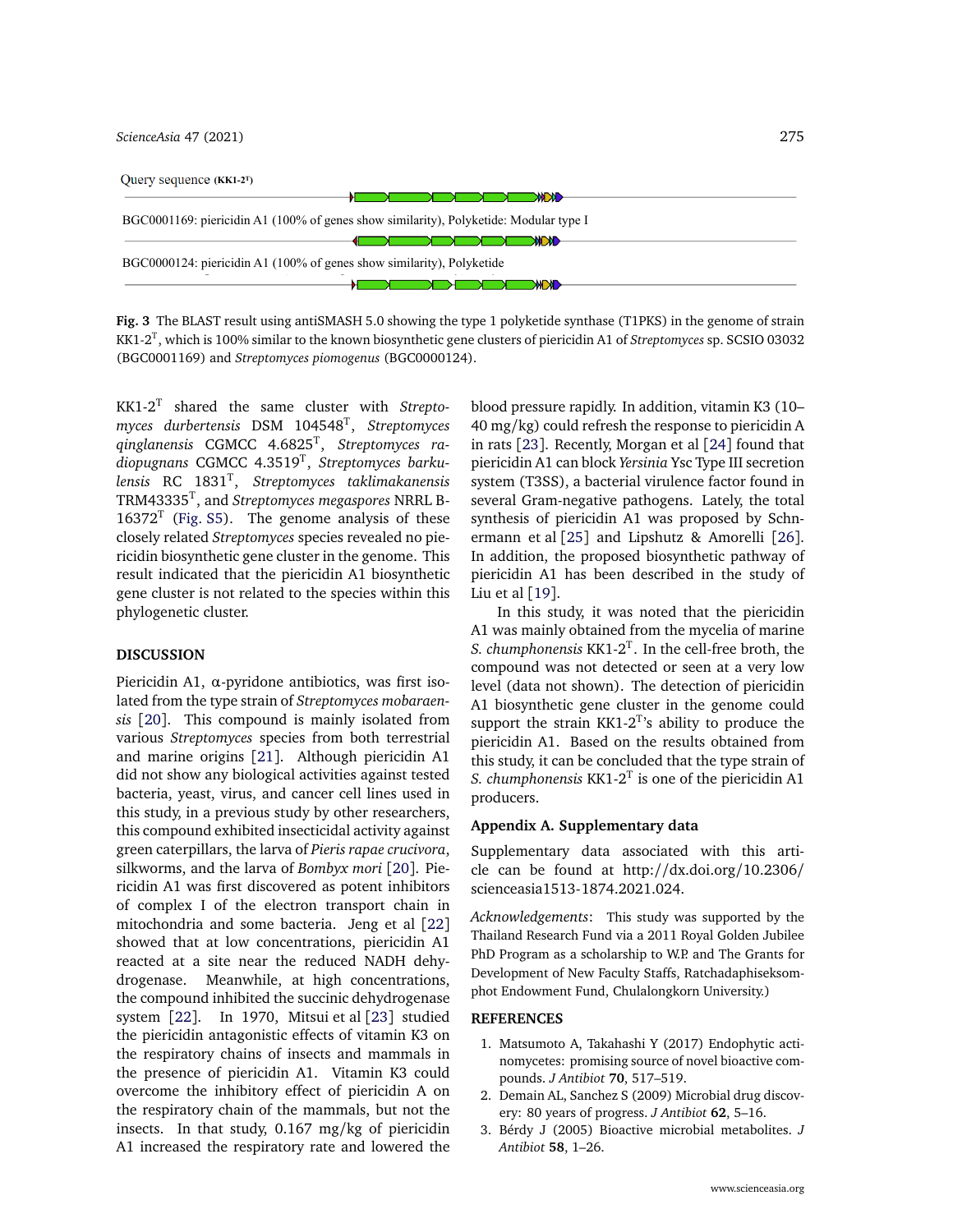- <span id="page-5-0"></span>4. [Phongsopitanun W, Sripreechasak P, Rueangsawang](http://dx.doi.org/10.2306/scienceasia1513-1874.2020.036) [K, Panyawut R, Pittayakhajonwut P, Tanasupawat S](http://dx.doi.org/10.2306/scienceasia1513-1874.2020.036) [\(2020\) Diversity and antimicrobial activity of cul](http://dx.doi.org/10.2306/scienceasia1513-1874.2020.036)[turable endophytic actinobacteria associated with](http://dx.doi.org/10.2306/scienceasia1513-1874.2020.036) [Acanthaceae plants.](http://dx.doi.org/10.2306/scienceasia1513-1874.2020.036) *ScienceAsia* **46**, 288–296.
- <span id="page-5-1"></span>5. [Dhakal D, Pokhrel AR, Shrestha B, Sohng JK \(2017\)](http://dx.doi.org/10.3389/fmicb.2017.01106) [Marine rare actinobacteria: isolation, characteriza](http://dx.doi.org/10.3389/fmicb.2017.01106)[tion and strategies for harnessing bioactive com](http://dx.doi.org/10.3389/fmicb.2017.01106)pounds. *[Front Microbiol](http://dx.doi.org/10.3389/fmicb.2017.01106)* **8**, ID 1106.
- <span id="page-5-2"></span>6. [Maldonado LA, Fenical W, Jensen PR, Kauffman CA,](http://dx.doi.org/10.1099/ijs.0.63625-0) [Mincer TJ, Ward AC, Bull AT, Goodfellow M \(2005\)](http://dx.doi.org/10.1099/ijs.0.63625-0) *Salinispora arenicola* [gen. nov., sp. nov. and](http://dx.doi.org/10.1099/ijs.0.63625-0) *Salinispora tropica* [sp. nov., obligate marine actinomycetes](http://dx.doi.org/10.1099/ijs.0.63625-0) [belonging to the family Micromonosporaceae.](http://dx.doi.org/10.1099/ijs.0.63625-0) *Int J [Syst Evol Microbiol](http://dx.doi.org/10.1099/ijs.0.63625-0)* **55**, 1759–1766.
- <span id="page-5-3"></span>7. [Jensen PR, Moore BS, Fenical W \(2015\) The marine](http://dx.doi.org/10.1039/C4NP00167B) actinomycete Genus *Salinispora*[: A model organism](http://dx.doi.org/10.1039/C4NP00167B) [for secondary metabolite discovery.](http://dx.doi.org/10.1039/C4NP00167B) *Nat Prod Rep* **35**, [738–751.](http://dx.doi.org/10.1039/C4NP00167B)
- <span id="page-5-4"></span>8. [Phongsopitanun W, Thawai C, Suwanborirux K, Kudo](http://dx.doi.org/10.1099/ijs.0.062992-0) [T, Ohkuma M, Tanasupawat S \(2014\)](http://dx.doi.org/10.1099/ijs.0.062992-0) *Streptomyces chumphonensis* [sp. nov., isolated from marine sedi](http://dx.doi.org/10.1099/ijs.0.062992-0)ments. *[Int J Syst Evol Microbiol](http://dx.doi.org/10.1099/ijs.0.062992-0)* **64**, 2605–2610.
- <span id="page-5-5"></span>9. [Wick RR, Judd LM, Gorrie CL, Holt KE \(2017\) Uni](http://dx.doi.org/10.1371/journal.pcbi.1005595)[cycler: Resolving bacterial genome assemblies from](http://dx.doi.org/10.1371/journal.pcbi.1005595) [short and long sequencing reads.](http://dx.doi.org/10.1371/journal.pcbi.1005595) *PLoS Comput Biol* **13**[, e1005595.](http://dx.doi.org/10.1371/journal.pcbi.1005595)
- <span id="page-5-6"></span>10. [Wattam AR, Davis JJ, Assaf R, Boisvert S, Brettin](http://dx.doi.org/10.1093/nar/gkw1017) [T, Bun C, Conrad N, Dietrich EM, et al \(2017\) Im](http://dx.doi.org/10.1093/nar/gkw1017)[provements to PATRIC, the all-bacterial bioinformat](http://dx.doi.org/10.1093/nar/gkw1017)[ics database and analysis resource center.](http://dx.doi.org/10.1093/nar/gkw1017) *Nucleic Acids Res* **45**[, D535–D542.](http://dx.doi.org/10.1093/nar/gkw1017)
- <span id="page-5-7"></span>11. [Blin K, Shaw S, Steinke K, Villebro R, Ziemert N, Lee](http://dx.doi.org/10.1093/nar/gkz310) [SY, Medema MH, Weber T \(2019\) antiSMASH 5.0:](http://dx.doi.org/10.1093/nar/gkz310) [update to the secondary metabolite genome mining](http://dx.doi.org/10.1093/nar/gkz310) pipeline. *[Nucleic Acids Res](http://dx.doi.org/10.1093/nar/gkz310)* **47**, W81–W87.
- <span id="page-5-8"></span>12. [Meier-Kolthoff JP, Göker M \(2019\) TYGS is an auto](http://dx.doi.org/10.1038/s41467-019-10210-3)[mated high-throughput platform for state-of-the-art](http://dx.doi.org/10.1038/s41467-019-10210-3) [genome-based taxonomy.](http://dx.doi.org/10.1038/s41467-019-10210-3) *Nat Commun* **10**, ID 2182.
- <span id="page-5-9"></span>13. [O'Brien J, Wilson I, Orton T, Pognan F \(2000\) Investi](http://dx.doi.org/10.1046/j.1432-1327.2000.01606.x)[gation of the alamar blue \(resazurin\) fluorescent dye](http://dx.doi.org/10.1046/j.1432-1327.2000.01606.x) [for the assessment of mammalian cell cytotoxicity.](http://dx.doi.org/10.1046/j.1432-1327.2000.01606.x) *[Eur J Biochem](http://dx.doi.org/10.1046/j.1432-1327.2000.01606.x)* **267**, 5421–5426.
- <span id="page-5-10"></span>14. [Saker SD, Nahar L, Kumarasamy Y \(2007\) Mi](http://dx.doi.org/10.1016/j.ymeth.2007.01.006)[crotitre plate-based antibacterial assay incorporating](http://dx.doi.org/10.1016/j.ymeth.2007.01.006) [resazurin as an indicator of cell growth, and its](http://dx.doi.org/10.1016/j.ymeth.2007.01.006) [application in the in vitro antibacterial screening of](http://dx.doi.org/10.1016/j.ymeth.2007.01.006) [phytochemicals.](http://dx.doi.org/10.1016/j.ymeth.2007.01.006) *Method* **42**, 321–324.
- <span id="page-5-11"></span>15. [Wiegand I, Hilpert K, Hancock R \(2008\) Agar and](http://dx.doi.org/10.1038/nprot.2007.521) [broth dilution methods to determine the minimal](http://dx.doi.org/10.1038/nprot.2007.521) [inhibitory concentration \(MIC\) of antimicrobial sub](http://dx.doi.org/10.1038/nprot.2007.521)stances. *Nat Protoc* **3**[, 163–175.](http://dx.doi.org/10.1038/nprot.2007.521)
- <span id="page-5-12"></span>16. [Leang SK, Hurt AC \(2017\) Fluorescence-based neu](http://dx.doi.org/10.3791/55570)[raminidase inhibition assay to assess the suscepti](http://dx.doi.org/10.3791/55570)[bility of influenza viruses to the neuraminidase in](http://dx.doi.org/10.3791/55570)[hibitor class of antivirals.](http://dx.doi.org/10.3791/55570) *J Vis Exp* **122**, ID 55570.
- <span id="page-5-13"></span>17. [Desjardins RE, Canfield CJ, Haynes JD, Chulay JD](http://dx.doi.org/10.1128/AAC.16.6.710) [\(1989\) Quantitative assessment of antimalarial ac](http://dx.doi.org/10.1128/AAC.16.6.710)tivity *in vitro* [by a semiautomated microdilution tech](http://dx.doi.org/10.1128/AAC.16.6.710)nique. *[Antimicrob Agents Chemother](http://dx.doi.org/10.1128/AAC.16.6.710)* **16**, 710–718.
- <span id="page-5-14"></span>18. [Changsen C, Franzblau G, Palittapongarnpim P](http://dx.doi.org/10.1128/AAC.47.12.3682-3687.2003) [\(2003\) Improve green fluorescent protein reporter](http://dx.doi.org/10.1128/AAC.47.12.3682-3687.2003) [gene-based microplate screening for antituberculosis](http://dx.doi.org/10.1128/AAC.47.12.3682-3687.2003) [compounds by utilizaing an acetamidase promoter.](http://dx.doi.org/10.1128/AAC.47.12.3682-3687.2003) *[Actimicrob Agent Chemother](http://dx.doi.org/10.1128/AAC.47.12.3682-3687.2003)* **47**, 3682–3687.
- <span id="page-5-15"></span>19. [Liu Q, Yao F, Chooi YH, Kang Q, Xu W, Li Y, Shao](http://dx.doi.org/10.1016/j.chembiol.2011.12.018) [Y, Shi Y, et al \(2012\) Elucidation of piericidin A1](http://dx.doi.org/10.1016/j.chembiol.2011.12.018) [biosynthesis locus revealed a thioesterase-dependent](http://dx.doi.org/10.1016/j.chembiol.2011.12.018) [mechanism of alpha-pyridone ring formation.](http://dx.doi.org/10.1016/j.chembiol.2011.12.018) *Chem Biol* **19**[, 243–253.](http://dx.doi.org/10.1016/j.chembiol.2011.12.018)
- <span id="page-5-16"></span>20. [Tamura S, Takahashi N, Miyamoto S, Mori R, Suzuki](http://dx.doi.org/10.1080/00021369.1963.10858144) [S, Nagatsu J \(1963\) Isolation and physiological ac](http://dx.doi.org/10.1080/00021369.1963.10858144)[tivities of piericidin A, a natural insecticide produced](http://dx.doi.org/10.1080/00021369.1963.10858144) by *Streptomyces*. *[Agr Biol Chem](http://dx.doi.org/10.1080/00021369.1963.10858144)* **8**, 576–582.
- <span id="page-5-17"></span>21. [Chen Y, Zhang W, Zhu Y, Zhang Q, Tian X, Zhang](http://dx.doi.org/10.1021/ol4034176) [S, Zhang C \(2014\) Elucidation hydroxylation and](http://dx.doi.org/10.1021/ol4034176) [methylation steps tailoring piericidin A1 biosynthe](http://dx.doi.org/10.1021/ol4034176)sis. *Org Lett* **16**[, 736–739.](http://dx.doi.org/10.1021/ol4034176)
- <span id="page-5-18"></span>22. [Jeng M, Hall C, Crane FL, Takahashi N, Tamura S,](http://dx.doi.org/10.1021/bi00844a010) [Folkers K \(1968\) Inhibition of mitochondrial electron](http://dx.doi.org/10.1021/bi00844a010) [transport by piericidin A and related compounds.](http://dx.doi.org/10.1021/bi00844a010) *Biochemistry* **7**[, 1311–1322.](http://dx.doi.org/10.1021/bi00844a010)
- <span id="page-5-19"></span>23. [Mitsui T, Fukami J, Fukunaga K, Takahashi N, Tamura](http://dx.doi.org/10.1271/bbb1961.34.1101) [S \(1969\). Antagonistic effect of vitamin K3 on the](http://dx.doi.org/10.1271/bbb1961.34.1101) [respiratory chain of insects and mammals in the pres](http://dx.doi.org/10.1271/bbb1961.34.1101)[ence of piericidin A.](http://dx.doi.org/10.1271/bbb1961.34.1101) *Agr Biol Chem* **34**, 1101–1109.
- <span id="page-5-20"></span>24. [Morgan JM, Duncan MC, Johnson KS, Diepold](http://dx.doi.org/10.1128/mSphere.00030-17) [A, Lam H, Dupzyk AJ, Martin LR, Wong WR,](http://dx.doi.org/10.1128/mSphere.00030-17) [et al \(2017\) Piericidin A1 blocks Yersinia YSC type](http://dx.doi.org/10.1128/mSphere.00030-17) [III secretion system needle assembly.](http://dx.doi.org/10.1128/mSphere.00030-17) *mSphere* 2: [e00030–17.](http://dx.doi.org/10.1128/mSphere.00030-17)
- <span id="page-5-21"></span>25. [Schnermann MJ, Romero FA, Hwang I, Nakamaru-](http://dx.doi.org/10.1021/ja0632862)[Ogiso E, Yagi Y, Boger DL \(2006\) Total synthesis of](http://dx.doi.org/10.1021/ja0632862) [piericidin A1 and B1 and key analogues.](http://dx.doi.org/10.1021/ja0632862) *J Am Chem Soc* **128**[, 11799–11807.](http://dx.doi.org/10.1021/ja0632862)
- <span id="page-5-22"></span>26. [Lipshutz BH, Amorelli B \(2009\) Total synthesis of](http://dx.doi.org/10.1021/ja809542r) [piericidin A1. Application of a modified Negishi](http://dx.doi.org/10.1021/ja809542r) [carboalumination-nickel-catalyzed cross-coupling.](http://dx.doi.org/10.1021/ja809542r) *J [Am Chem Soc](http://dx.doi.org/10.1021/ja809542r)* **131**, 1396–1397.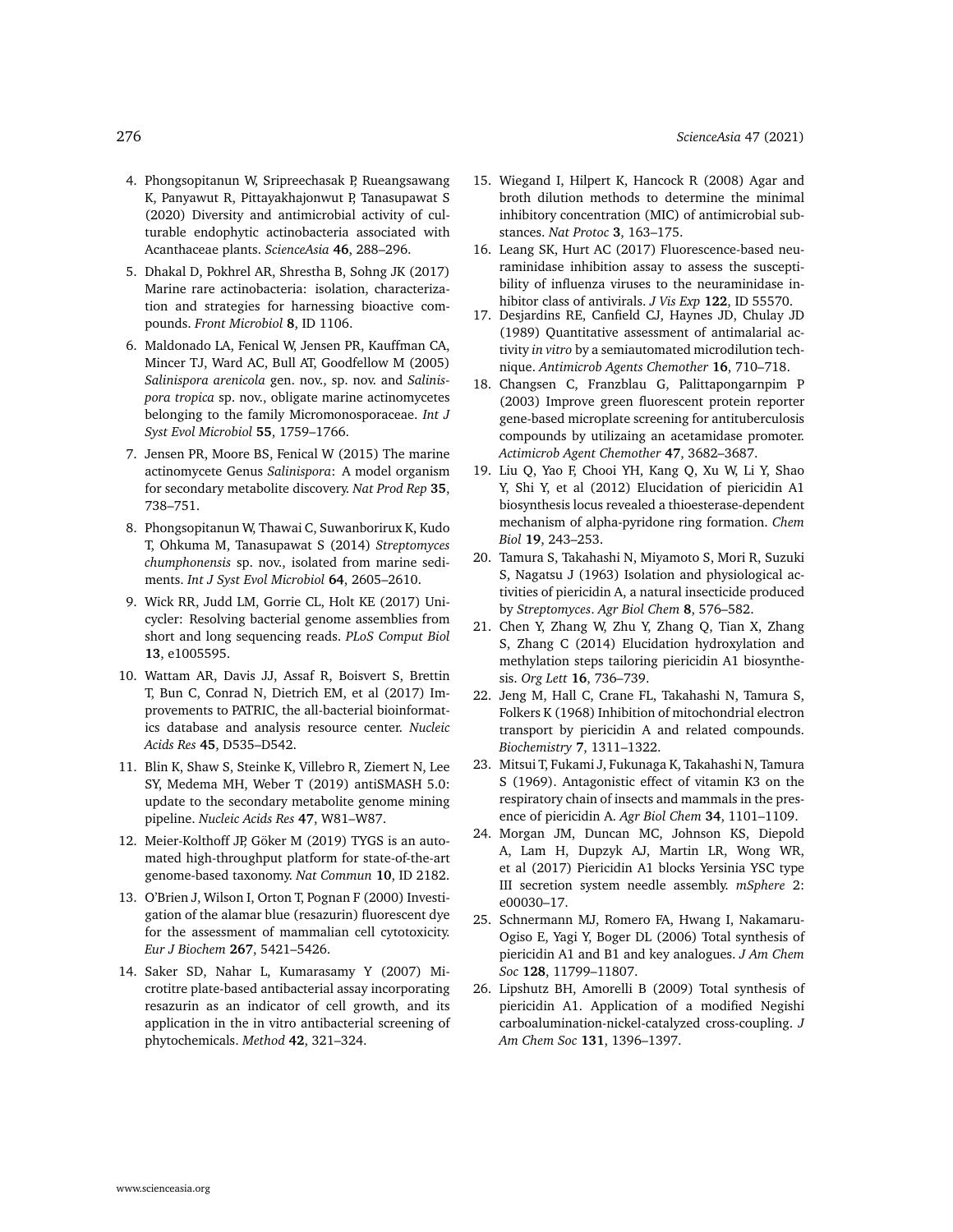# **Appendix A. Supplementary data**

**Table S1** Assembly details.

| Assembly detail |              |  |
|-----------------|--------------|--|
| Contigs         | 52           |  |
| G+C content     | 73.31        |  |
| Plasmids        | $\mathbf{0}$ |  |
| Contig L50      | 5            |  |
| Genome length   | 5823549      |  |
| Contig N50      | 350958       |  |

<span id="page-6-0"></span>

**Fig. S1** (a) HPLC chromatogram using UV 210 nm detector of mycelial extract of *S. chumphoensis* KK1-2<sup>T</sup> and (b) UVvisible spectrum of the target compound at the retention time of 19.81 min.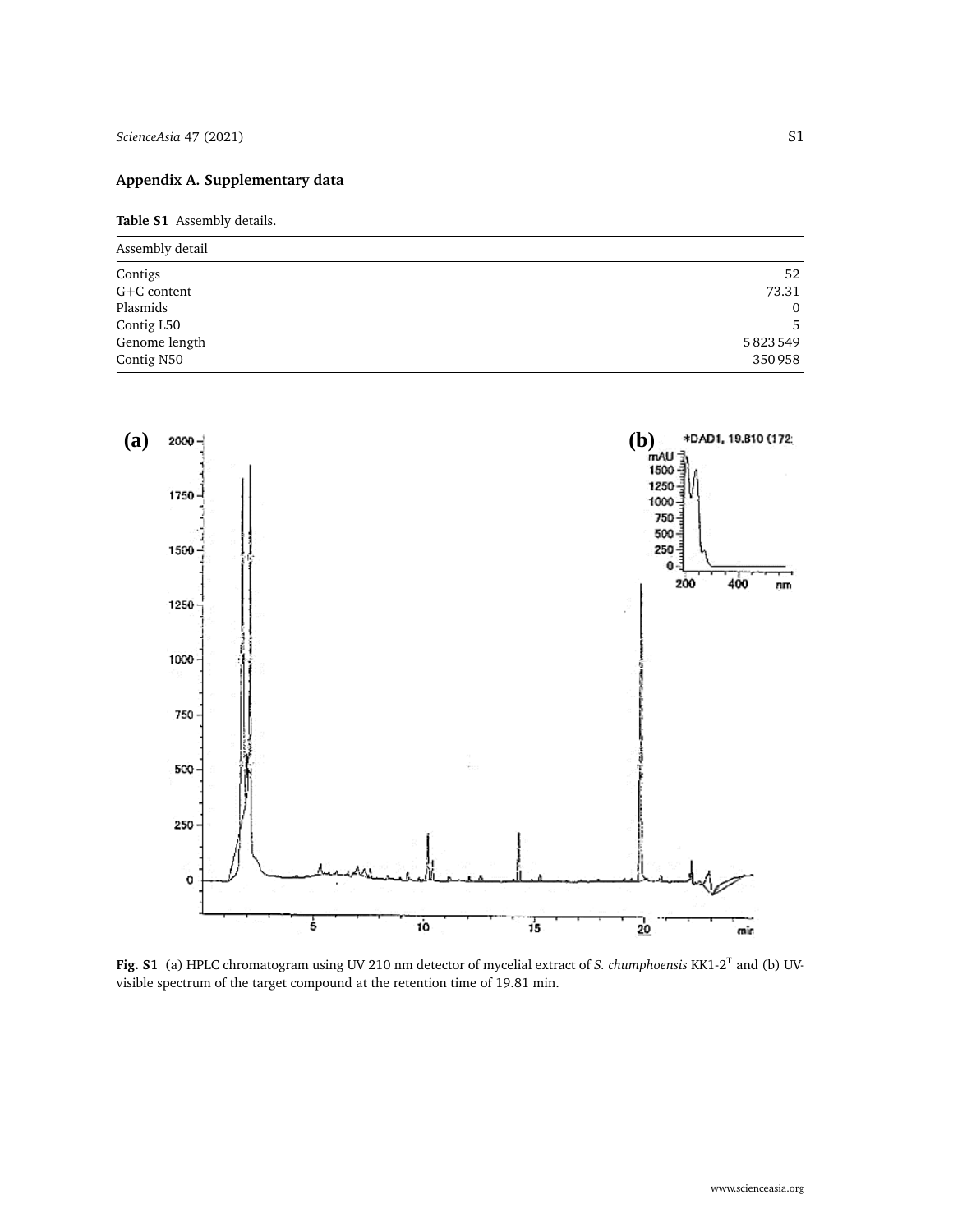<span id="page-7-0"></span>

**Fig. S2** <sup>1</sup>H NMR spectrum (400 MHz, CDCl<sub>3</sub>) of KK1-2 P1 (piericidin A1).

<span id="page-7-1"></span>

**Fig. S3** <sup>13</sup>C NMR spectrum (400 MHz, CDCl<sub>3</sub>) of KK1-2 P1 (piericidin A1).